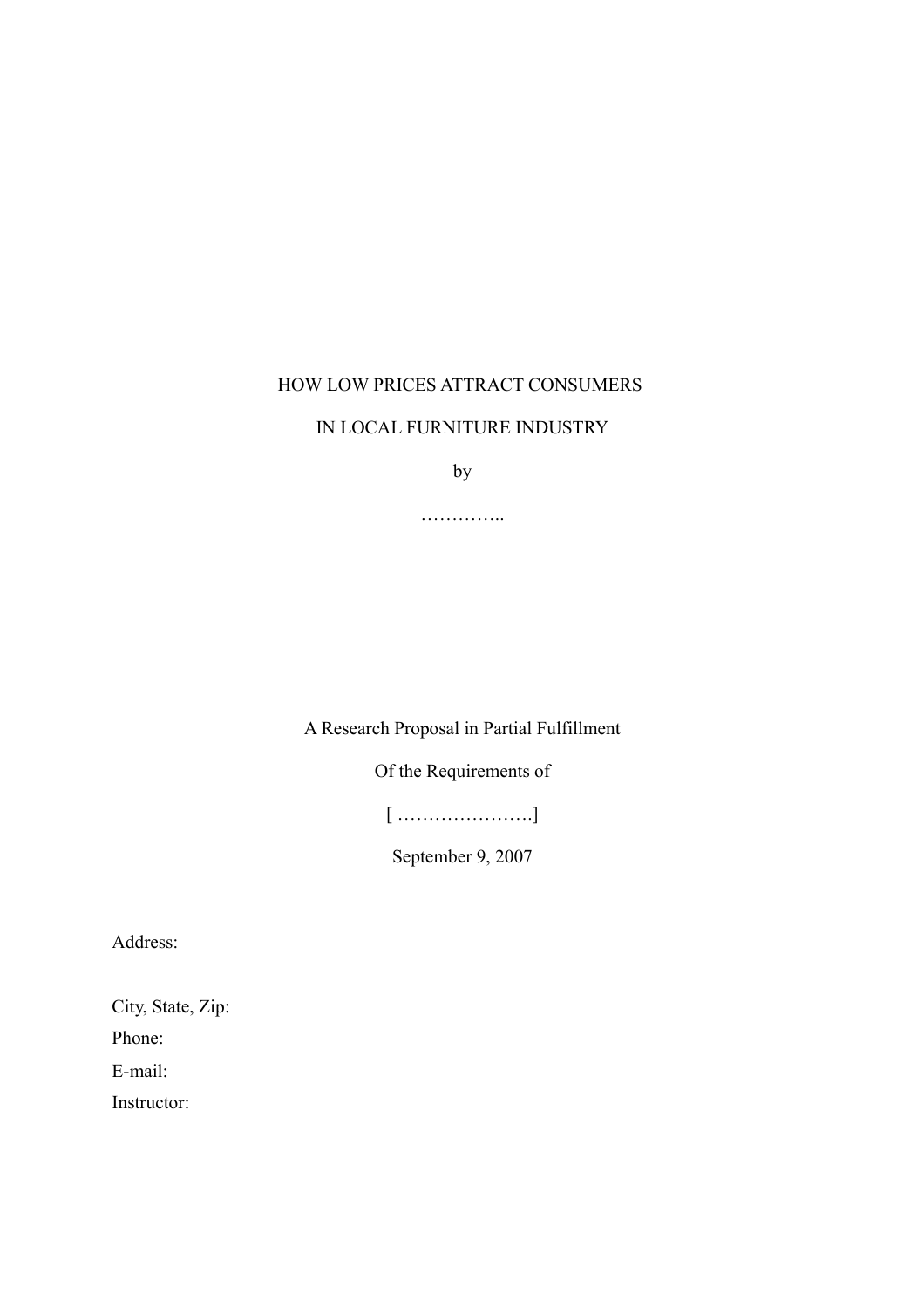# How low prices attract consumers In a local furniture industry

#### 1.Introduction

It all begins with the first drawings and the creative ideas of all the workers who create and deliver the finished products. We are amazed at the process of how furniture manufactures invent, design, and finally deliver the products and goods the local stores in our neighborhoods. The whole process consists of and is defined by the 4Ps. The 4Ps are Product, Price, Promotion, and Place.

In detail the design, construction, and marketing costs are equally as important as promotion and control profit targets. All issues regarding material quality, warranties, and discounts must be factored in to the cost. This allows the manufacture to calculate a pricing strategy comparable to that of their competitors. Place suggests the channel of distribution. This can be either direct or indirect. Direct distribution would be through following a franchise model and indirect would be following a wholesale model. Promotion communicates the type and quality of the products through advertising, public relations, trade shows and events etc.

IKEA a well-known leader in the furniture industry who has led the way offering unmatched designs and quality products. In a highly completive industry IKEA was one of the first to offer an affordable customization scheme in which the products are built according to individual customer's preference. Many other furnishing companies have tried this same approach to offer customized products but can not match the quality and price. IKEA stays true to their mission to sell quality furniture products at affordable prices. (IKEA Systems B.V, 2007).

Concerning the competition in furniture business, this paper will elaborate a research proposal that focuses on pricing issues as one critical element in buyers purchase decisions of furnishing products.

#### 2.Research Objectives

1. This paper intends to discuss the general competition in the local furniture business and the process that contributes to the cost to the consumer.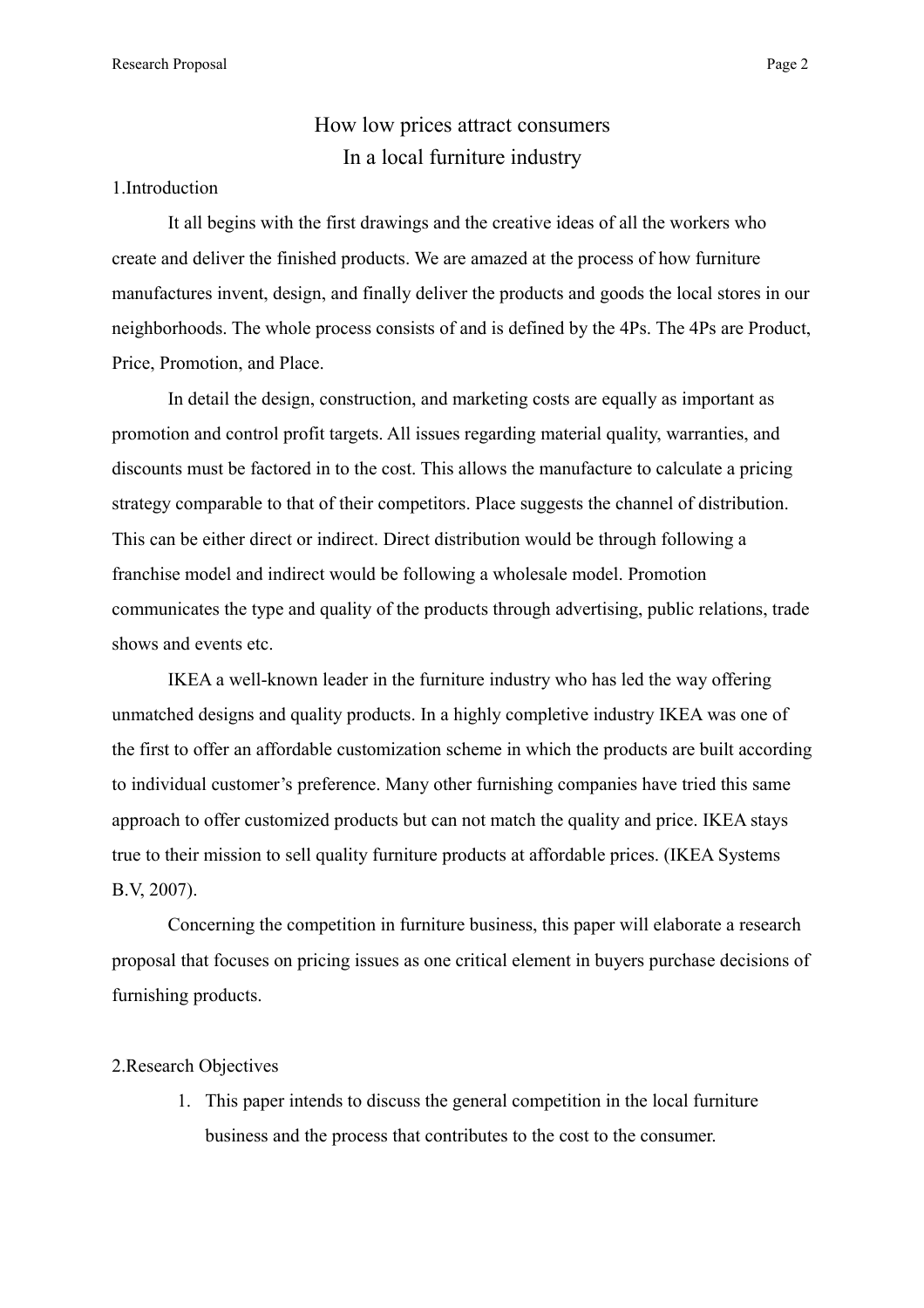- 2. Using the non-participant observation method collecting data and analyzing information from journals, books, magazines and online materials. This paper is intended to conduct analysis on factors that influence customers purchase decision of furniture products.
- 3. In addition, the paper aims to formulate and suggest the appropriate pricing models that attracts customers in furniture industry.

### 3.Identification of Key Issues

Considering many aspects of marketing that influence an industry, the research statement for this paper will focus on answering "how does a low price attract consumers in a local furniture industry?"

I choose to focus on pricing issue since it could be completely different from others that may focus only on products issues like design or distribution like franchising and joint ventures.

#### 4.Methodology

Observation becomes an important technique for collecting data concerning what occurs in a real-life situation. This method also helps us to reach an understanding about the perceptions of those who are being studied. To be specific we employ non-participant observation methods. Analyzing information from journals, books, magazines and many more sources.

The data retrieval was performed through an indirect approach, which means that the information obtained is secondary in nature. The data used within this study is generated from direct observation performed by a member of the organization which we are about to discuss. This approach is appropriate because a direct observation would provide a more detail and more accurate information about the object of study.

The most important part of conducting an observation is the information it provides researchers with an understanding about the perceptions about things or people we observe. Observation deals with someone's perception, we plan to avoid preconceptions since it would provide this research with some bias.

In addition, to provide comprehension, I will employ various sources including electronic journals and surceases investigations and books that relate to the topics of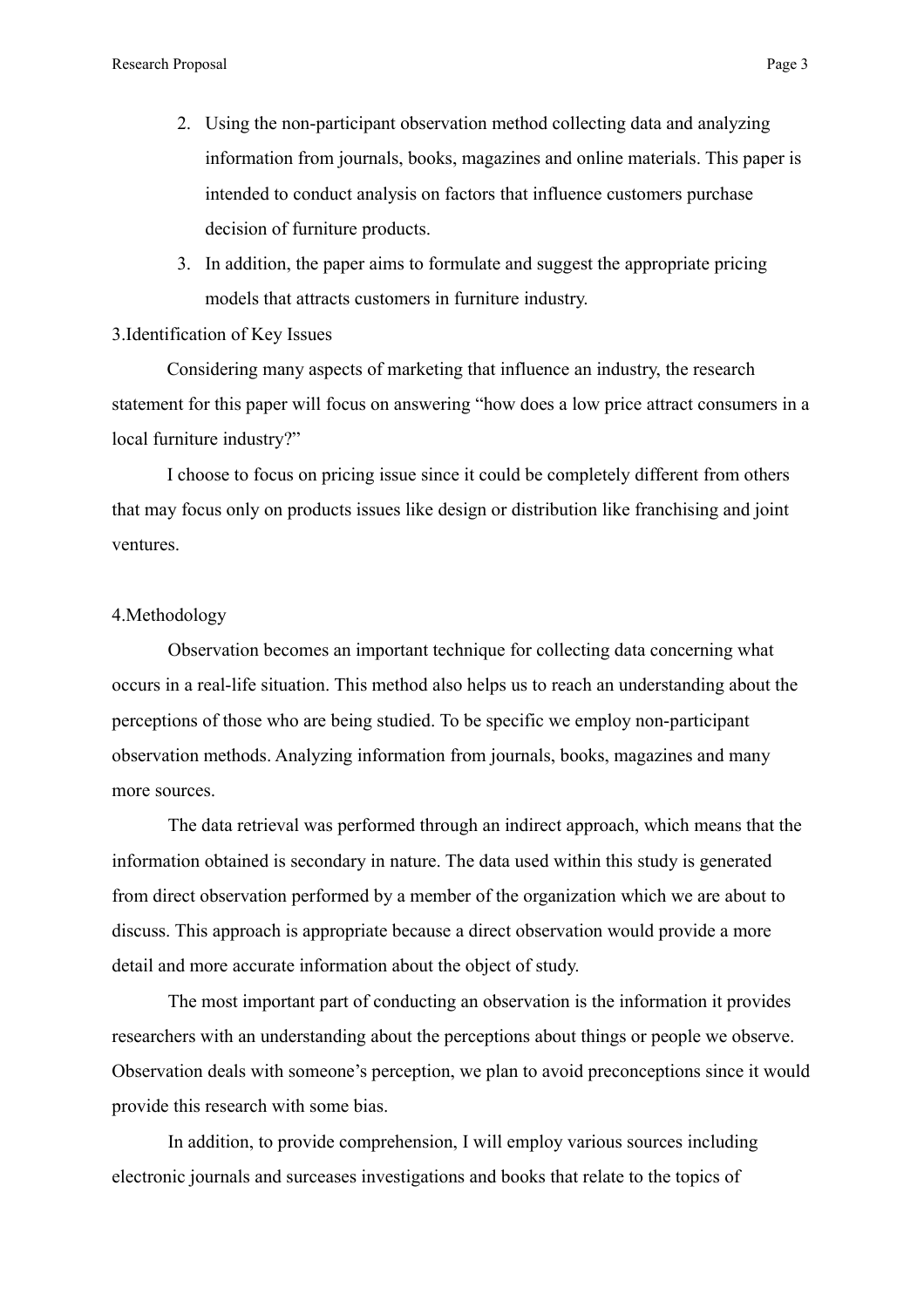discussion in furniture industry...

## 5.Time Schedule

## Table 1 Time Schedule of Finalization of my Research

| No.            | <b>Actions</b>            | <b>Time Schedule</b> | <b>Note</b>            |
|----------------|---------------------------|----------------------|------------------------|
| $\mathbf{1}$   | Proposal Finalization     | Sept - October 2007  | The proposal will      |
|                |                           |                      | have finalization on   |
|                |                           |                      | several aspects        |
|                |                           |                      | including the aims     |
|                |                           |                      | and objective,         |
|                |                           |                      | literature review,     |
|                |                           |                      | recommendation         |
|                |                           |                      | etc.                   |
| $\overline{2}$ | Composition of Literature | October 2007-        | Once the proposal is   |
|                | Review                    | January 2008         | accepted. I will start |
|                |                           |                      | composing the          |
|                |                           |                      | literature review      |
|                |                           |                      | based on topics        |
|                |                           |                      | accepted in the        |
|                |                           |                      | proposal               |
| $\overline{3}$ | Data Collection           | January 2008 - April | Collecting data        |
|                |                           | 2008                 | from various           |
|                |                           |                      | sources both           |
|                |                           |                      | primary and            |
|                |                           |                      | secondary data         |
| 4              | Data Analysis             | April 2008 - June    | Composing data         |
|                |                           | 2008                 | analysis from the      |
|                |                           |                      | findings I obtain in   |
|                |                           |                      | the data collection    |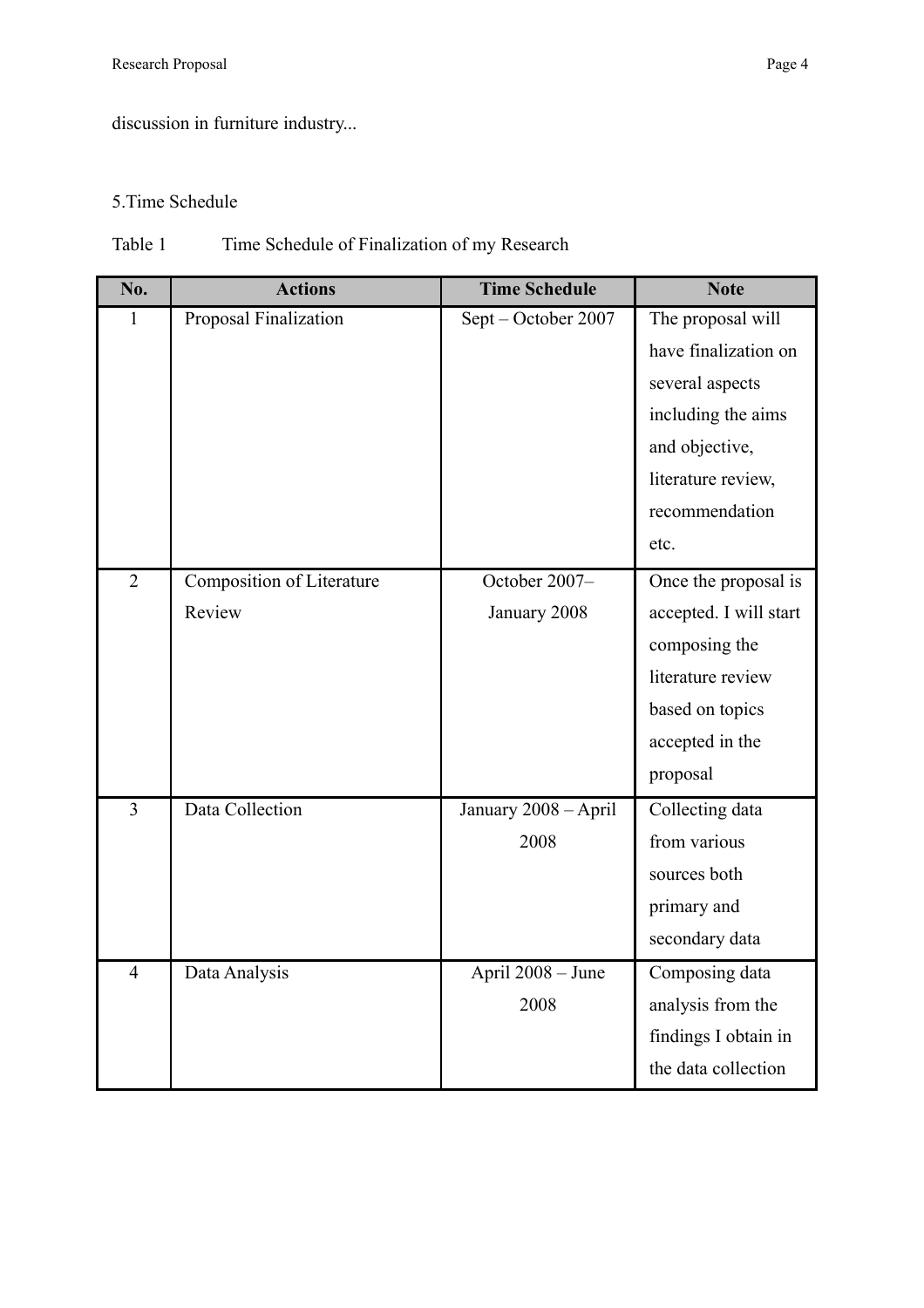|   | Formulation of               | June $2008 -$ August | Formulating       |
|---|------------------------------|----------------------|-------------------|
|   | Recommendation to pricing on | 2008                 | recommendation    |
|   | furniture industry           |                      | based on the      |
|   |                              |                      | previous findings |
| 6 | Conclusion                   | August – September   |                   |
|   |                              | 2008                 |                   |

…